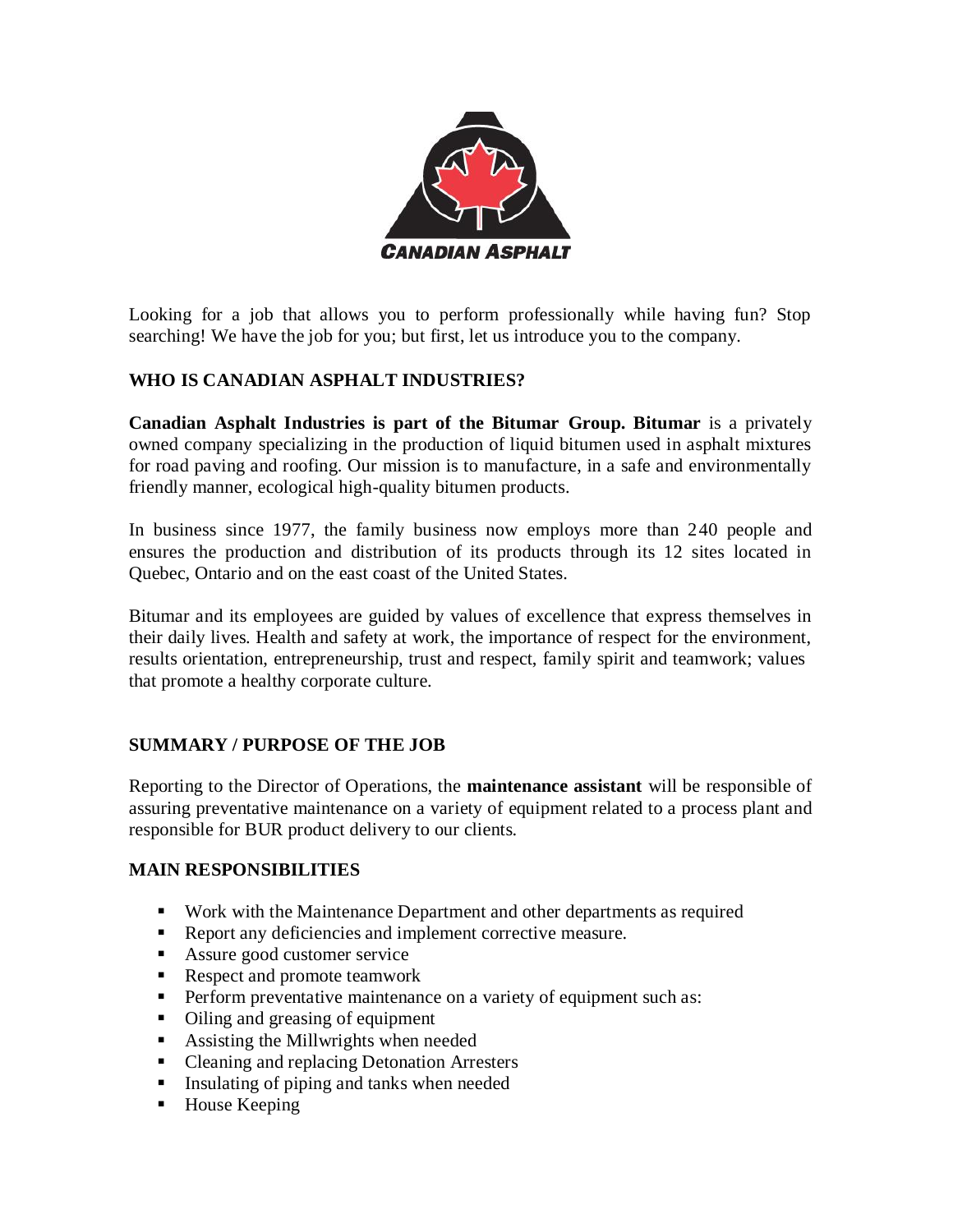- Other duties as assigned by Supervisor or Millwright
- Asphalt processing Plant

## **TECHNICAL REQUIREMENTS**

- High School Diploma or equivalent
- Experienced working in an Industrial setting
- Forklift experience (asset)
- **•** Familiar with basic hand  $&$  power tools
- Some knowledge of pumps and motors
- Excellent command of the spoken English language.

## **REQUIRED SKILLS**

- Good communication skills (verbal and written);
- Physically fit and able to work in all weather conditions;
- Not afraid of heights;
- Self-starter;
- Ability to work in a group or independently;
- Must be able to visualize the work beforehand;
- Dynamic;
- Ability to work under minimum supervision;
- Team player;
- Self-committed
- Working at height

### **SCHEDULE & CONDITIONS**

- Full time permanent Monday to Friday and available occasionally on weekends when needed;
- 7h-3h30 PM
- Job includes a lot of outside work and also climbing of tank ladders up to heights of 60 feet;
- Mostly outside work, year round;